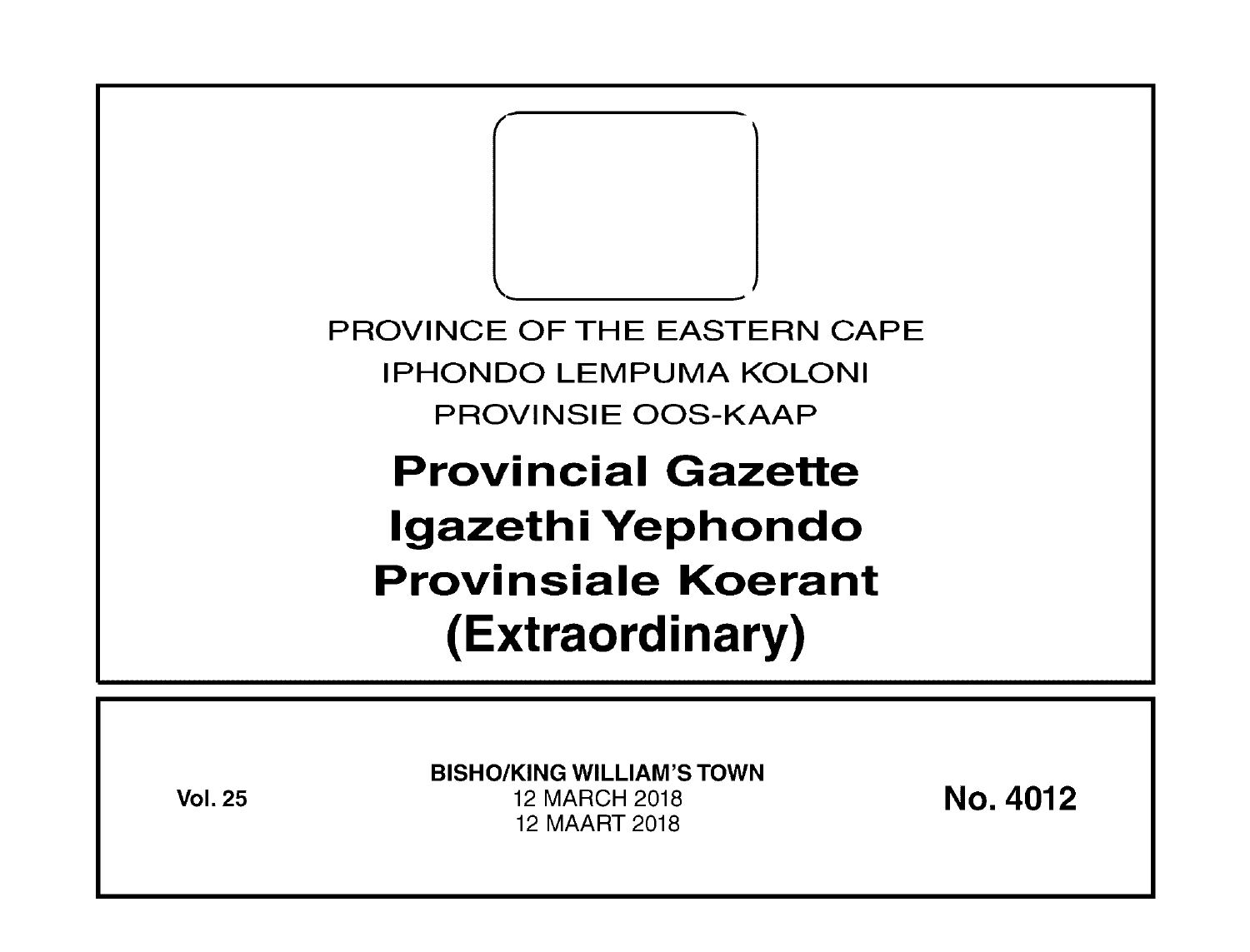#### **IMPORTANT NOTICE:**

**THE GOVERNMENT PRINTING WORKS WILL NOT BE HELD RESPONSIBLE FOR ANY ERRORS THAT MIGHT OCCUR DUE TO THE SUBMISSION OF INCOMPLETE I INCORRECT I ILLEGIBLE COPY.** 

**No FUTURE QUERIES WILL BE HANDLED IN CONNECTION WITH THE ABOVE.** 

#### **CONTENTS**

|    |                                                                                                  | Gazette<br>No. | Page<br>No. |
|----|--------------------------------------------------------------------------------------------------|----------------|-------------|
|    | <b>PROVINCIAL NOTICES • PROVINSIALE KENNISGEWINGS</b>                                            |                |             |
| 48 | Eastern Cape Traditional Leadership and Governance Act (1/2017): Gazetting of name of an elected | 4012           |             |